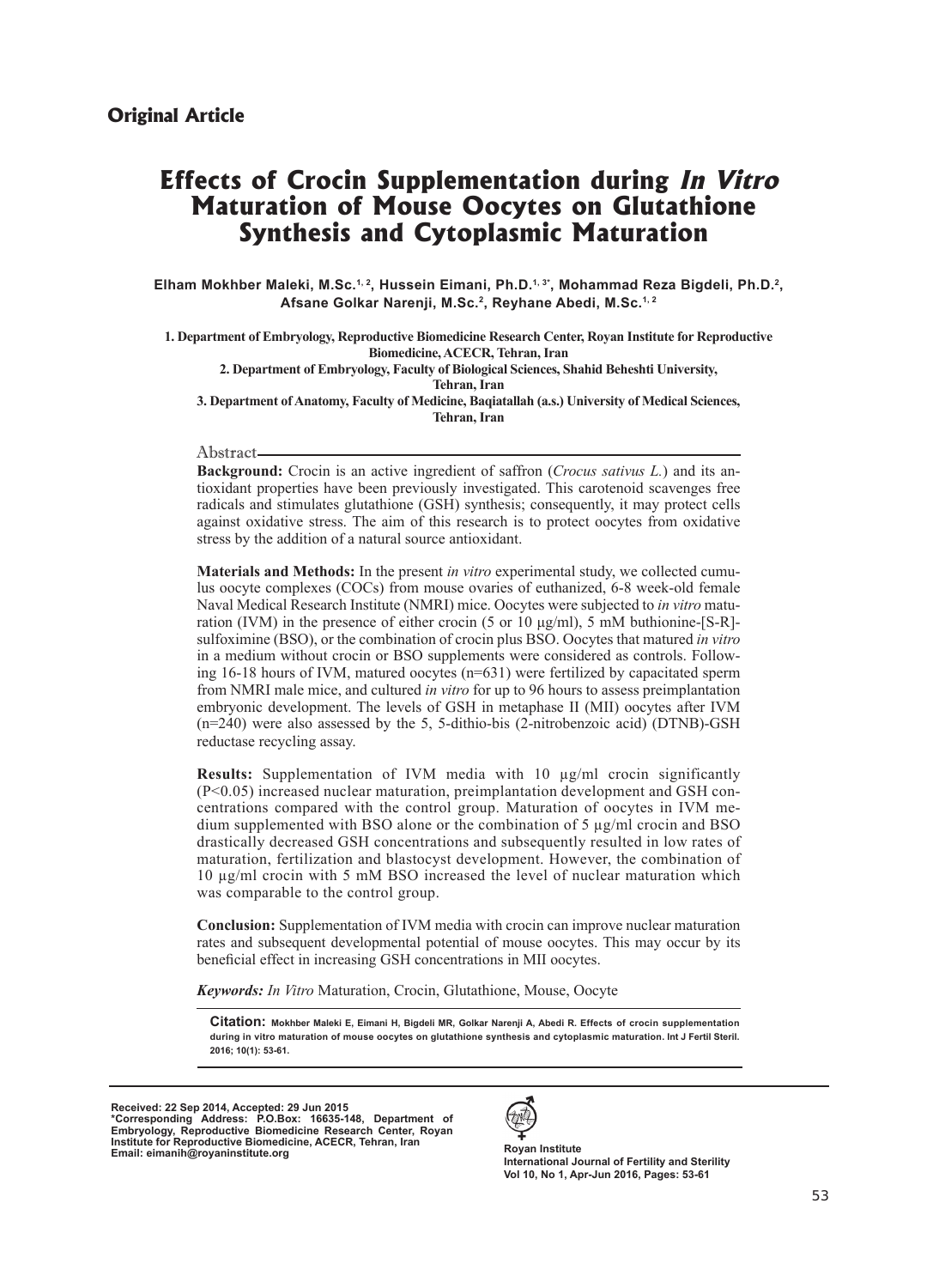# Introduction

Oocyte maturation has two phases: nuclear (visualized by the extrusion of the second polar body) and cytoplasmic (1). Successful maturation, fertilization and development prior to implantation depend on proper growth and differentiation of immature oocytes and the surrounding cumulus cells. *In vitro* culturing conditions have higher concentrations of  $O_2$  than *in vivo* conditions. Oxygen tension in the oviduct is approximately one-quarter to one-third of atmospheric tension (2). This high concentration of  $O_2$  may cause oxidative stress. Herein, oxidative stress is mediated by reactive oxygen species (ROS) and results in an imbalance of the intracellular redox potential. During in *vitro* maturation (IVM), the oocyte is much more vulnerable to oxidative stress due to ROS overproduction and lack of an innate antioxidant defense system (3, 4). IVM of oocytes and subsequent early embryo development have been shown to be low in the absence of certain supplements such as amino acids and/or antioxidants (5, 6). Recently, numerous attempts have been made to improve the quality and subsequent development of *in vitro* matured oocytes in several species. Modifications to the oocyte culture conditions are considered potential approaches that can help to achieve this improvement. Several studies have shown that addition of antioxidants such as β-mercaptoethanol and vitamins C and E to the culture media could protect the oocytes against oxidative stress that results from IVM (3).

Throughout history, saffron (*Crocus sativus L.*) has been used as a medicinal plant and a culinary spice (7, 8). Among the constituents of saffron stigmas, crocins and crocetin are the most pivotal carotenoids. Investigations into their specific pharmacological properties have led to the discoveries of their antioxidant and antitumor effects (8-11). The crocins are a group of hydrophilic carotenoids that are either monoor di-glycosyl polyene esters of crocetin inside which D-glucose and/or D-gentiobiose occur as carbohydrate residues (12). These carotenoids scavenge free radicals, particularly superoxide

anions and, as a result, they may protect cells against oxidative stress (13). According to reports, the methanolic solution of crocin extracted from *Crocus sativus L.* possesses high radical scavenging activity (14, 15). Numerous studies have reported anti-apoptotic (16), antiinflammatory (17), and anti-hypertensive (18) therapeutic effects of crocin. *In vitro* studies show that crocin prevents cell death attributed to oxidative stress (19).

The aim of the present study was to evaluate the effects of crocin supplementation during IVM of mouse oocytes on nuclear maturation rates, fertilization events, and subsequent preimplantation development after *in vitro* fertilization (IVF). In addition, we assessed glutathione (GSH) concentrations in MII oocytes after IVM in relation to crocin treatment.

## **Materials and Methods**

In the present *in vitro* experimental study, all chemicals were purchased from Sigma-Aldrich (Germany) except GSH assay chemicals that were prepared from Wako-Japan.

## **Animals**

All procedures performed on animals received the prior approval of the Ethics Board at Royan Institute. Female Naval Medical Research Institute (NMRI) mice, 6 to 8 weeks old and males, 6 to 8 weeks old (Pasteur Institute, Iran), were used in the current study. The animals were kept on a 12 hour light/12 hour dark schedule at an adjusted temperature (20-25°C) and humidity of 50% with ad libitum access to both food and water. Male and female mice were euthanized by cervical dislocation to collect sperm and oocytes.

# **Collection of cumulus oocyte complexes and** *in vitro* **maturation**

Ovaries (from 70 intact mice) were dissected and transferred into dissecting medium that contained minimum essential medium (α-MEM, Gibco, UK) supplemented with 5% fetal bovine serum (FBS, Gibco, UK), 100 IU penicillin and 100 IU streptomycin for collection of cu-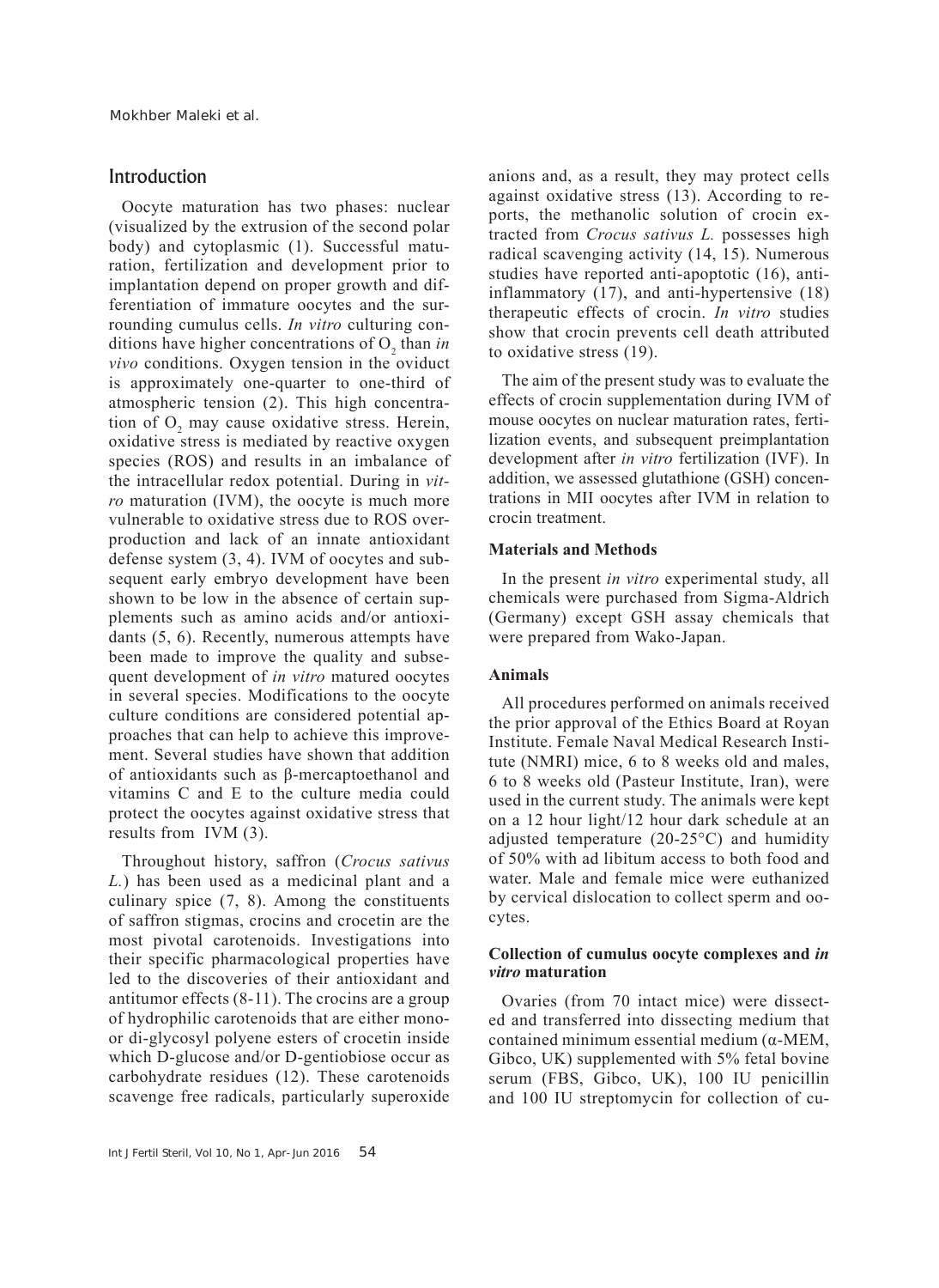mulus oocyte complexes (COCs). COCs were retrieved by puncturing antral follicles under a stereomicroscope (Olympus, America) using a pair of 27 gauge needles. IVM was carried out according to Behbahanian et al. (20). Groups of 10-15 COCs were transferred to 30 μl droplets of maturation medium ( covered with mineral oil) that consisted of α-MEM supplemented with 100 IU penicillin, 100 IU streptomycin, 5% FBS, 100 mIU/ml recombinant human follicular stimulating hormone (rhFSH, Organon, Holland) and 7.5 IU/ml human chorionic gonadotrophin (hCG, Organon, Holland), then covered with mineral oil. After the incubation of oocytes for 16-18 hours at  $37^{\circ}$ C and  $5\%$  CO<sub>2</sub>, some of oocytes were denuded in α-MEM medium supplemented with 40 IU hyaluronidase for the GSH assay. We recorded the percentages of oocytes at the germinal vesicle (GV) stage, the GV breakdown (GVBD) stage (when the GV was absent), and the metaphase II (MII) stage (when the first polar body was extruded) by using an inverted microscope (Nikon, Japan). Other MII oocytes surrounded by cumulus cells were used for IVF.

# **Treatment of oocytes with crocin and/or 5 mM buthionine-[S-R]-sulfoximine**

We performed the following treatments to evaluate the effect of crocin and 5 mM buthionine-[S-R]-sulfoximine (BSO) supplementation during IVM on the quality and subsequent development of mouse oocytes. Crocin was dissolved in α-MEM medium and added to the IVM medium at final concentrations of 5 μg/ ml or 10 μg/ml. BSO was dissolved in α-MEM medium and added to the maturation medium either alone at a final concentration of 5 mM or in combination with crocin.

#### **Glutathione assay**

We evaluated the total intra-cellular GSH concentration in the oocytes by the 5,5-dithiobis(2-nitrobenzoic acid) (DTNB)-GSH reductase recycling assay according to the method described by Viet Linh et al. (21). After IVM and removal of cumulus cells, oocytes were washed four times in phosphate-buffered saline (PBS) that consisted of 0.2 M sodium phosphate buffer and 10 mM EDTA, at pH=7.2. We transferred 10 MII oocytes in to 5 µL PBS in to the bottom of an Eppendorf tube after which 5 µL of 1.25 M phosphoric acid was added to each tube. The tubes were kept frozen at -80°C until the assay was performed. For the assay, oocytes were thawed at room temperature. Then, 175 µl of 0.33 mg/ml nicotinamide adenine dinucleotide phosphate (NADPH) and 25 µl of 6 mM DTNB were added to the tubes. Subsequently, 40 µl of distilled water was mixed within a microfuge tube. Up to 5  $\mu$ l of 125 U/ml GSH reductase was prepared on ice and added to initiate the reaction. Absorbance was monitored at 412 nm using a spectrophotometer (Ziess, Japan) for 7 times at 30 second intervals (from 0 to 3 minutes). The quantity was determined from a constructed standard curve. For each group and replicate, the experiments were repeated 4 times with 10 MII oocytes.

#### *In vitro* **fertilization**

Here and for IVF, we collected the epididymal sperm from the epididymides of male NMRI mice (6-8 weeks old). Spermatozoa were incubated in T6 medium for capacitation. IVF and capacitating medium consisted of T6 medium supplemented with 15 mg/ml bovine serum albumin (BSA, combination of them were equilibrated at 37°C in 5%  $CO<sub>2</sub>$ ) (22) Following IVM, MII oocytes surrounded by cumulus cells was washed in IVF media. We transferred 3 or 4 oocytes to 50 μl droplets that were formerly covered by mineral oil. For IVF,  $2 \times 10^6$ spermatozoa/ml were added to the droplets that contained the oocytes and the combination of sperm and oocytes were incubated at 37ºC and  $5\%$  CO<sub>2</sub> for 4-6 hours. Then, we recorded the numbers of two-pronuclear (2PN) formations observed with an inverted microscope (Nikon, Japan).

#### *In vitro* **embryo culture**

Inseminated oocytes were respectively collected, washed, and transferred to 20 μl *in vitro* culture droplets (KSOM with 4 mg/ml BSA) (22). At 72 and 96 hours after IVF, we recorded the numbers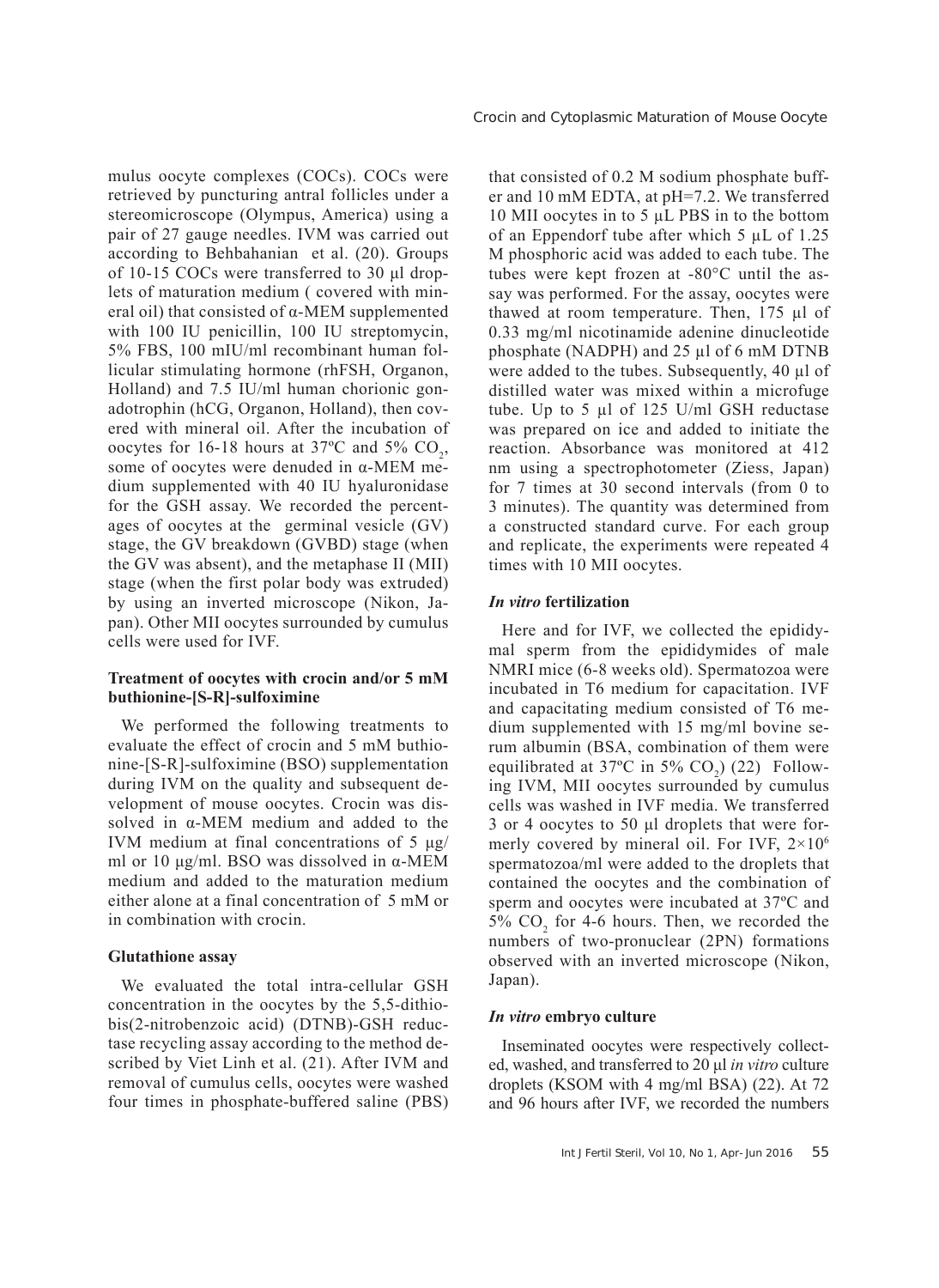of morula and blastocyst embryos with an inverted microscope (Nikon, Japan).

#### **Statistical analysis**

Both ANOVA and Duncan's multiple range tests were applied to analyze maturation, 2PN and early development rate by using SPSS 16.0 software. All percentage values were subjected to log transformation prior to analysis. One-way ANOVA and Tukey HSD test were used for the GSH assay. All data were expressed as mean  $\pm$ SEM. P<0.05 was therefore considered to be statistically significant.

# Results

# **Experiment 1: effects of crocin on** *in vitro* **maturation, fertilization, and early embryo development**

In this experimental study, we cultured the oocytes for 16-18 hours in IVM medium supplemented with either 5  $\mu$ g/ml or 10  $\mu$ g/ml of crocin. As depicted in Table 1, compared to the control group, supplementation of the maturation medium with 10 µg/ml crocin significantly increased the percentage of MII oocytes (P<0.05). There were no significant differences in the percentages of GVBD oocytes between treated groups and the control group  $(P>0.05$ , Table 1). Addition of 10  $\mu$ g/ml crocin to maturation medium significantly increased 2PN formation (fertilization rate) compared to the control group (P<0.05, Table 1). Compared to the control group, the oocytes treated with  $10 \mu g$ / ml crocin had the highest rate of embryo development and significantly increased blastocyst

formation percentages (P<0.05). Significant differences did not exist for the 5 µg/ml dose of crocin in different stages of development  $(P>0.05)$ .

# **Experiment 2: effects of crocin plus 5 mM buthionine-[S-R]-sulfoximine on** *in vitro* **maturation, fertilization, and early embryo development**

Oocytes treated with BSO were cultured for 16-18 hours in IVM medium or in medium supplemented with either 5  $\mu$ g/ml or 10  $\mu$ g/ml crocin and 5 mM BSO. There was no significant difference between all groups in terms of GVBD percentage. As depicted in Table 2, the percentage of MII oocytes significantly decreased in the BSO treated groups compared to the control group. Compared to BSO alone  $(P<0.05)$ , the addition of 10  $\mu$ g/ml crocin to maturation medium with BSO increased the maturation rate to the same level as the control group  $(P>0.05$ , Table 2).

Oocytes matured in the presence of BSO had a significantly lower proportion of 2PN zygotes compared to the control group. Oocytes matured in the presence of 10 µg/ml crocin and BSO exhibited a no significantly higher proportion of 2PN zygotes compared to the groups treated with BSO (P>0.05, Table 2).

2PN zygotes from each treatment group were cultured further to assess the process of embryo development. The development rate and morula and blastocyst formation in both the BSO treatment and combined treatments of crocin plus BSO greatly declined (P<0.05, Table 2).

|               |                     | After 4<br>hours   | After 16-18 hours |                 | After 4-6 hours (IVF)           |                                |           | 72 hours after IVF | 96 hours after IVF |                 |
|---------------|---------------------|--------------------|-------------------|-----------------|---------------------------------|--------------------------------|-----------|--------------------|--------------------|-----------------|
| Crocin        | Total<br>$\rm{COC}$ | <b>GVBD</b><br>(%) | MП                | P value $(\% )$ | <b>Total MII</b><br>inseminated | 2PN formation $P$ value $(\%)$ |           | 8-cell-morula (%)  | <b>Blastocyst</b>  | P value $(\% )$ |
| $\Omega$      | 97                  | 90 $(92 \pm 3)^a$  | 51 $(52 \pm 7)^a$ |                 | 51                              | 38 $(70 \pm 7)^a$              |           | $14(40 \pm 12)^a$  | $9(20 \pm 7)^a$    |                 |
| $5 \mu g/ml$  | 98                  | 92 $(94 \pm 2)^a$  | $65(65 \pm 7)^a$  | $P=0.18$ 65     |                                 | 57 $(84 \pm 4)^a$              | $P=0.061$ | $20(43 \pm 8)^a$   | $14(24 \pm 10)^a$  | $P=0.19$        |
| $10 \mu g/ml$ | 104                 | 97 $(93 \pm 2)^a$  | $79(75 \pm 3)^b$  | $P=0.02$ 75     |                                 | $67(90 \pm 3)^{b}$             | $P=0.013$ | 32 $(47 \pm 7)^a$  | $29(43 \pm 3)^{b}$ | $P=0.03$        |

**Table 1:** Percentage of germinal vesicle breakdown (GVBD), metaphase II (MII), two-pronuclear (2PN), morula and blastocysts in crocin treatments

Percentage of 2PN, 8-cell or morula, and blastocyst embryos in relation to 2PN cells. Data are expressed as mean ± SEM. All experiments have been repeated seven times.

Different superscripts indicate significant differences (P<0.05) and similar superscripts show no significant differences in a column (P>0.05). IVF; *In vitro* fertilization, COC; Cumulus oocyte complex and P value; Comparison between the experimental and control groups.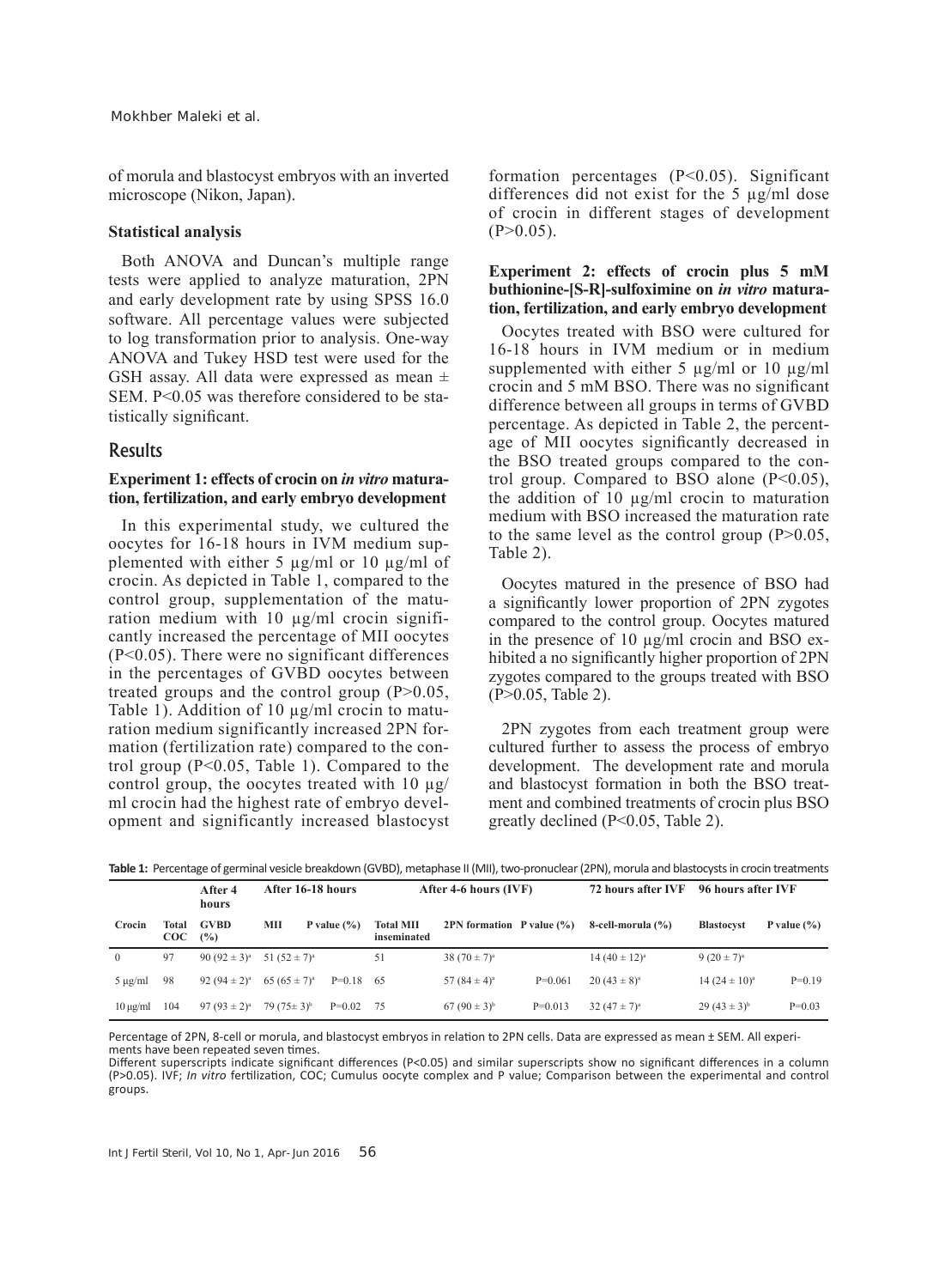|                |                |                   | After 4<br>hours   | After 16-18 hours             |                             | After 4-6 hours (IVF) |                              | 72 hours after IVF |                                   | 96 hours after IVF |  |
|----------------|----------------|-------------------|--------------------|-------------------------------|-----------------------------|-----------------------|------------------------------|--------------------|-----------------------------------|--------------------|--|
| Crocin         | <b>BSO</b>     | Total<br>$\rm{C}$ | <b>GVBD</b><br>(%) | MП<br>P value $(\% )$         | 2PN formation $P value (%)$ |                       | 8-cell-morula P value (%)    |                    | <b>Blastocyst</b> P value $(\% )$ |                    |  |
| $\overline{0}$ | $\mathbf{0}$   | 95                | $89(93 \pm 5)^a$   | 52 $(55 \pm 5)$               | 39 $(74 \pm 2)^a$           |                       | $15(45 \pm 7)^a$             |                    | $7(20 \pm 3)^a$                   |                    |  |
| $\mathbf{0}$   | $5 \text{ mM}$ | 80                | $65(85\pm9)^a$     | 33 $(42 \pm 2)^b$ P=0.024     | $15(47 \pm 6)^{6}$          | $P=0.003$             | 0 <sup>b</sup>               | $P=0.000$ $0b$     |                                   | $P=0.000$          |  |
| $5 \mu g/ml$   | $5 \text{ mM}$ | - 77              | $72(93 \pm 3)^a$   | 33 $(43 \pm 3)^b$ P=0.034     | $17(52 \pm 6)^{6}$          | $P=0.022$             | $2(7 \pm 7)^{bc}$            | $P=0.000$ $0^b$    |                                   | $P=0.000$          |  |
| $10 \mu g/ml$  | $5 \text{ mM}$ | -80               | $75(93 \pm 2)^a$   | $51(64 \pm 4)^a$<br>$P=0.021$ | $29(59 \pm 5)^{b}$          | $P=0.042$             | $4(11 \pm 5)^c$<br>$P=0.002$ |                    | $2(5 \pm 3)^{b}$                  | $P=0.001$          |  |

**Table 2:** Percentage of germinal vesicle breakdown (GVBD), metaphase II (MII), two-pronuclear (2PN), morula and blastocysts in crocin and 5 mM buthionine-[S-R]-sulfoximine (BSO) treatments

Percentage of 2PN, 8-cell or morula, and blastocyst embryos in relation to 2PN cells. Data are expressed as mean ± SEM. All experiments have been repeated seven times.

Different superscripts indicate significant differences (P<0.05) and similar superscripts show no significant differences in a column (P>0.05). IVF; *In vitro* maturation, BSO; Buthionine-[S-R]-sulfoximine, GVBD; Percentage of germinal vesicle breakdown, MII; Metaphase II oocytes, 2PN; Two-pronuclear, COC; Cumulus oocyte complex and P value; Comparison between the experimental and control groups.

# **Experiment 3: glutathione content of** *in vitro*  **matured oocytes following maturation in crocin supplemented medium**

Intracellular concentration of GSH among oocytes later to their maturation in culture media supplemented with 5  $\mu$ g/ml or 10  $\mu$ g/ml crocin was measured. We assayed four samples (40 oocytes per treatment) from four replications for the purpose of each treatment. Compared to the control group, the GSH concentration increased significantly in the group treated with 10  $\mu$ g/ml crocin (P<0.05). Addition of 5 µg/ml crocin to the medium did not generate

any significant difference compared to the control group  $(P>0.05$ , Table 3).

# **Experiment 4: glutathione content of** *in vitro*  **matured oocytes in the presence of crocin and 5 mM buthionine-[S-R]-sulfoximine**

The GSH content of the oocytes matured in the presence of BSO significantly decreased compared to the control group. Compared to the group treated with BSO alone, addition of 5 µg/ml or 10 µg/ml crocin to BSO treated oocytes did not significantly affect GSH content of MII oocytes after maturation (P>0.05, Table 3).

**Table 3:** Intracellular glutathione (GSH) levels on *in vitro* matured metaphase (MII) oocytes following supplementation of the maturation medium with crocin and 5 mM buthionine-[S-R]-sulfoximine (BSO)

|               |                | After oocyte maturation (16-18 hours) |           |  |
|---------------|----------------|---------------------------------------|-----------|--|
| Crocin        | <b>BSO</b>     | <b>Total GSH</b> (pmol/oocyte)        | P value   |  |
| $\theta$      | $\Omega$       | $2.24 \pm 0.43^b$                     |           |  |
| $5 \mu g/ml$  | $\overline{0}$ | $2.71 \pm 0.58$ <sup>ab</sup>         | $P=0.92$  |  |
| $10 \mu g/ml$ | $\theta$       | $3.83 \pm 0.29^{\circ}$               | $P=0.046$ |  |
| 0             | $5 \text{ mM}$ | $0.27 \pm 0.09^{\circ}$               | $P=0.045$ |  |
| $5 \mu g/ml$  | $5 \text{ mM}$ | $0.42 \pm 0.15$ °                     | $P=0.018$ |  |
| $10 \mu g/ml$ | $5 \text{ mM}$ | $0.64 \pm 0.28$ °                     | $P=0.010$ |  |

Data are expressed as mean ± SEM. All experiments were repeated four times.

Different superscripts indicate significant differences (P<0.05) and similar superscripts show no significant differences in a column (P>0.05). P value; Comparisons between each experimental and the control group.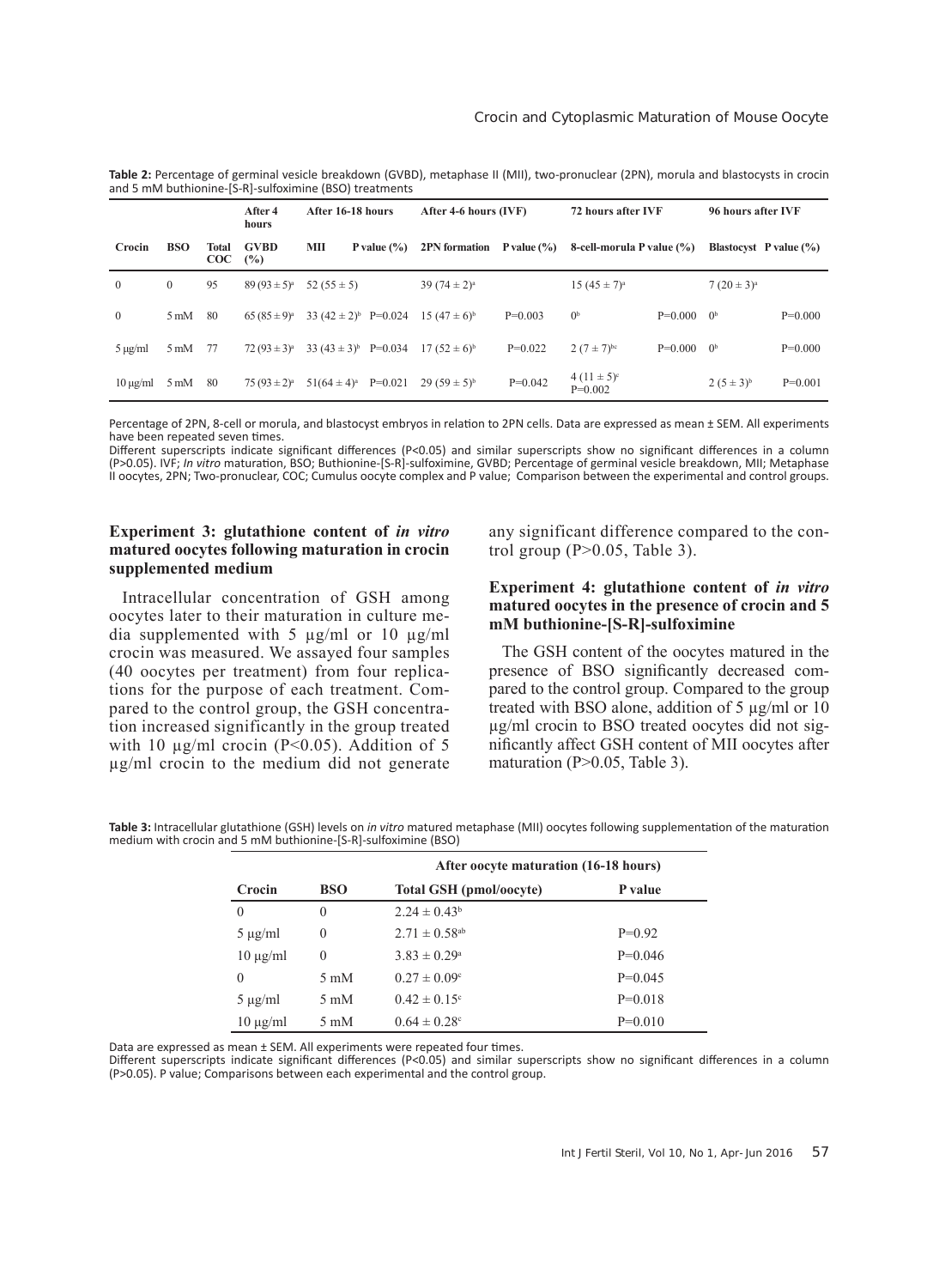# **Discussion**

The presence of high quality oocytes prior to IVF is an important factor that affects developmental competence of subsequent embryos (23). One of the most crucial and harmful factors which can affect *in vitro* oocytes and embryo development are free radicals. Free radicals have deteriorating effects on DNA repair, oocyte maturation, and meiotic spindle assembly (24). This research has investigated the improving effect of crocin (10 µg/ml) added to maturation medium on oocyte maturation, 2PN formation, and developmental competence of oocytes. However the lower dosage of crocin (5 µg/ml) did not affect either the maturation rate or the 2PN and blastocyst formation rates. Former *in vivo* investigations of different organs indicated positive effects of saffron extract and crocin against adverse effects of free radicals and oxidative stress (25-27). *In vitro*  researches also demonstrated and emphasized the antioxidant properties of crocin (16, 28-30).

Assimopoulou et al. (14) reported that a metabolic solution of crocin extracted from *Crocus sativus L.* possessed a high level of radical scavenging activity. *In vitro* studies determined the direct linkage between total crocin concentration and antioxidant properties. Antioxidant function has seemed to be strongly influenced by the attached sugar moieties in crocin structures (31, 32). This natural antioxidant can impact cells by different mechanisms including nitrite scavenging ability, 2, 2-azino-bis (3-ethylbenzthiazoline-6-sulfonic acid) radical cation inhibition, SOD-like activity, and elongation of lipid peroxidation (6). The radical scavenging potential of crocin is the source of its neuro-protective, anti-aging, anti-inflammatory, and anti-tumor activities (33). An *in vitro* experiment has shown that crocin can modulate cellular proteins and alter their functions. It can particularly affect several cell processes through the interaction with tubulin proteins or microtubules as an important cytoplasmic protein which affects cell division (34). We have observed in the current study, that the higher maturation rate caused by crocin indicated its positive effects during the *in vitro* culture. As observed, higher dosages of crocin (10 µg/ml) increased the oocyte maturation percentage. The effect of crocin appeared to be dose-dependent. By the time the 10 µg/ml dose of crocin was added to the maturation medium, the higher quality of *in vitro* matured oocytes resulted in a higher capacity for 2PN formation and embryonic development efficiency. Although the lower dosage of crocin (5 µg/ml) increased IVM, 2PN and blastocyst formation rate compared to the control group, this finding was not significant. The increased effects of the higher crocin dosage (10 µg/ml) on IVM, 2PN and early embryonic development rate were probably due to its dose-dependent antioxidant effects.

The current study results of the GSH assay have revealed that the addition of crocin  $(10 \mu g/ml)$  to the maturation medium increased the GSH content of MII oocytes after IVM. GSH is one of the fundamental non-enzymatic defensive structures against ROS in the mammalian oocyte and embryo. GSH is considered an indicator of cytoplasmic maturation in oocytes (35, 36). GSH content increases during development and oocyte maturation in the ovary, as the oocyte approaches the time of ovulation, and protects oocytes at later stages of fertilization (37). In oocytes, GSH stabilizes the meiotic spindle against oxidizing agents and is involved in the enhancement of MII, normal formation of the egg, male pronucleus formation, and inhibition of two-cell stage arrest (38). After fertilization, GSH participates in sperm decondensation parallel to oocyte activation and transformation of the fertilizing sperm head into the male pronucleus (39). *In vitro* culture conditions exacerbate the formation of ROS, which exert oxidative stress and deplete intracellular GSH content in the oocyte and embryo (40). A decline in oocyte GSH levels results in failure of 2PN formation and reduced embryo development (41). Previous studies have found that crocin can enhance the activities of GSH reductase and a rate-limiting enzyme, γ-glutamyl cysteine synthetase (γ-GCS), which is an enzyme involved in the synthesis of GSH. Thus it can contribute to a stable GSH supply in PC12 cells *in vitro* (42, 43). A series of studies by Soeda et al. (44) have indicated that a GSH dependent mechanism is involved in the inhibitory effects of crocin on oxidative stress-induced cell death. There are *in vivo*  studies which indicate the effects of crocin on recovering levels of GSH and antioxidant enzymes against oxidative stress (45, 46).

The increased rate of GSH contents in the cyto-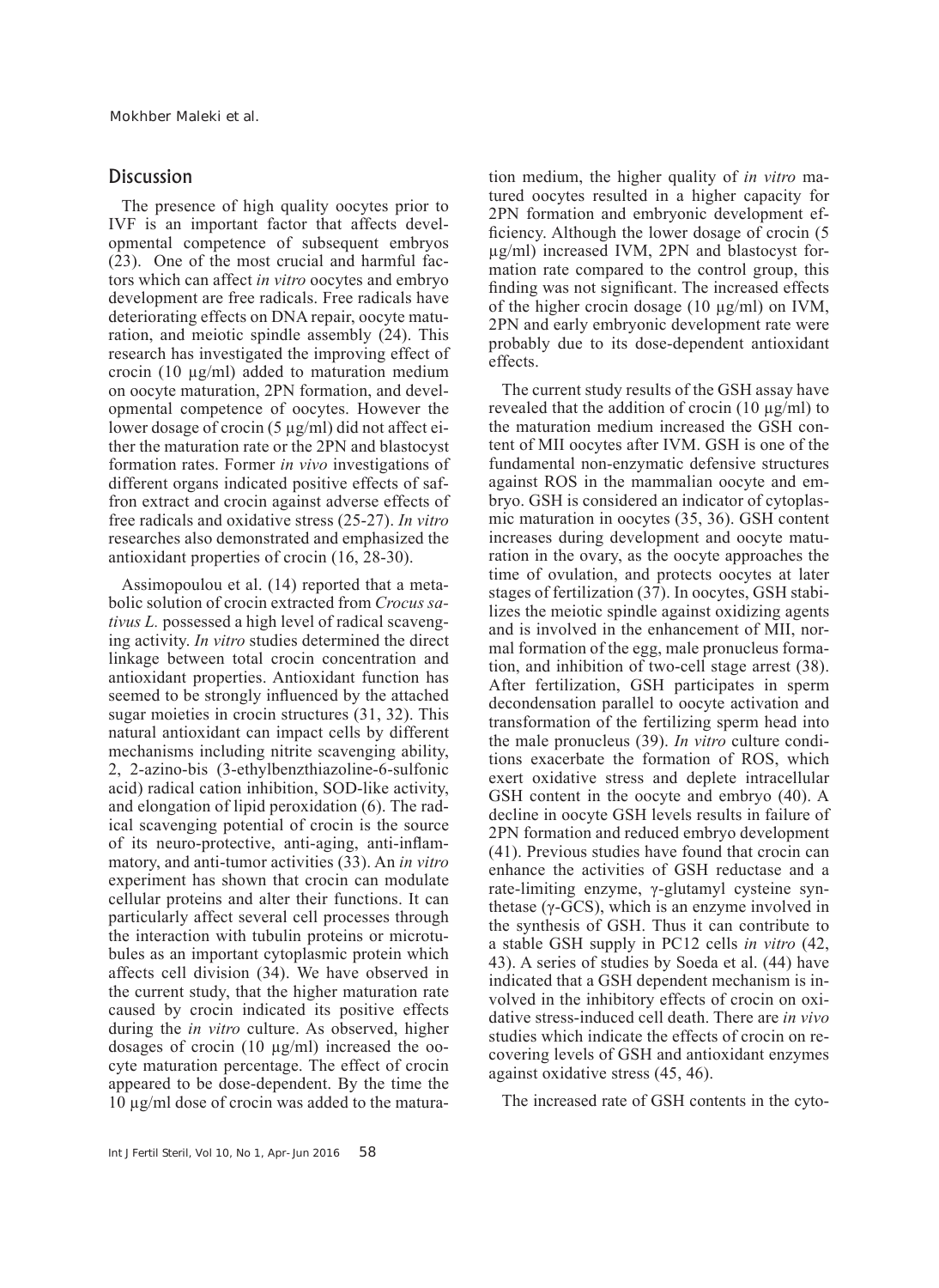plasm during IVM with the addition of 10  $\mu$ g/ml crocin suggested that aside from the different antioxidant functions of crocin, increased GSH was one of the main causes of increased pronucleus production and early developmental competence. The effect of crocin increased the rate of IVM and subsequent *in vitro* development of oocytes. Addition of BSO caused depletion of GSH in the two groups of lower and higher crocin dosages. Depletion in the concentration of GSH caused by BSO supplementation affected oocyte maturation rate. However, the combination of crocin 10  $\mu$ g/ml and BSO had no significant effect on maturation compared to the control group. The lower rate of subsequent developmental competence in all BSO treated groups appeared to be related to the lower preservation of GSH which was probably due to the impact of BSO during IVM. BSO decreased GSH production and it appeared that crocin addition did not compensate for this depletion.

Tavana et al. (47) have reported that higher dosages such as 40 µg/ml of saffron extract in maturation medium increases maturation rate. However, in order to have better IVF and embryo development, addition of lower saffron dosages such as 5 µg/ml is more effective. Our research has indicated that crocin (5 µg/ml) as a component of saffron did not affect any aspects of oocyte and embryo culture. Crocin, at the lower dosage, did not induce GSH synthesis and therefore it had lower antioxidant abilities. Saffron extract has been depicted to have higher antioxidant activities due to the presence of other components with antioxidant properties and synergic effects (48). We have reported that higher dosages of crocin  $(50, 100)$ 100, 400 µg/ml) did not have any positive effect on IVF and embryo development. It seems that crocin affects cultured oocytes on a dose-dependent manner; hence 10 µg/ml of crocin would be the best dosage for supplementation.

# Conclusion

Supplementation by crocin, an active ingredient of *Crocus sativus L.*, during IVM of oocytes can improve maturation, fertilization and early embryo development outcomes. Crocin can dose-dependently increase ooplasmic GSH concentration and cytoplasmic maturation during the maturation process. By the inhibition of GSH synthesis, BSO appears to have an inhibitory effect on crocin efficiency in maturation medium.

Crocin and Cytoplasmic Maturation of Mouse Oocyte

# Acknowledgements

The present study was supported by a Grantin-Aid for scientific research from the Royan Institute. It should be mentioned that the authors declare no conflict of interest.

# References

- 1. Sirard MA. Resumption of meiosis: mechanism involved in meiotic progression and its relation with developmental competence. Theriogenology. 2001; 55(6): 1241- 1254.
- 2. Mastroinni L Jr, Jones R. Oxygen tension within the rabbit fallopian tube. J Reprod Fertil. 1965; 9: 99-102.
- 3. Dennery PA. Effects of oxidative stress on embryonic development. Birth Defects Res C Embryo Today. 2007; 81(3): 155-162.
- 4. Guerin P, El Mouatassim S, Menezo Y. Oxidative stress and protection against reactive oxygen species in the pre-implantation embryo and its surroundings. Hum Reprod Update. 2001; 7(2): 175-189.
- 5. Herrick J, Behboodi E, Memili E, Blash S, Echelard Y, Krisher R. Effect of macromolecule supplementation during in vitro maturation of goat oocytes on developmental potential. Mol Reprod Dev. 2004; 69(3): 338- 346.
- 6. Yang HJ, Park MJ, Lee HS. Antioxidative activities and components of Gardenia jasminoides. Korean J Food Sci Technol. 2011; 43(1): 51-57.
- 7. Zhou Q, Sun Y, Zhang X. Saffron, Crocus sativus L. J Tradition Chinese Med. 1978; 28: 59-61.
- 8. Rios J, Recio M, Giner R, Manez S. An update review of saffron and its active constituents. Phytother Res. 1996; 10(3): 189-193.
- 9. Abdullaev F. Biological effects of saffron. Biofactors.1993; 4(2): 83-86.
- 10. Nair SC, Kurumboor SK, Hasegawa JH. Saffron chemoprevention in biology and medicine: a review. Cancer Biother. 1995; 10(4): 257-264.
- 11. Gholamnezhad Z, Koushyar H, Byrami G, Boskabady MH. The extract of crocus sativus and its constituent safranal, affect serum levels of endothelin and total protein in sensitized guinea pigs. Iran J Basic Med Sci. 2013; 16(9): 1022-1026.
- 12. Pfander H, Schurtenberger H. Biosynthesis of C20 carotenoids in Crocus sativus. Phytochemistry. 1982; 21(5): 1039-1042.
- 13. Bors W, Saran M, Michel C. Radical intermediates involved in the bleaching of the carotenoid crocin. Hydroxyl radicals, superoxide anions and hydrated electrons. Int J Radiat Biol Relat Stud Phys Chem Med. 1982; 41(5): 493-501.
- 14. Assimopoulou AN, Sinakos Z, Papageorgiou VP. Radical scavenging activity of Crocus sativus L. extract and its bioactive constituents. Phytother Res. 2005; 19(11): 997-1000.
- 15. Tamaddonfard E, Farshid AA, Ahmadian E, Hamidhoseyni A. Crocin enhanced functional recovery after sciatic nerve crush injury in rats. Iran J Basic Med Sci. 2013; 16(1): 83-90.
- 16. Mehri S, Abnous K, Mousavi SH, Shariaty VM, Hosseinzadeh H. Neuroprotective effect of crocin on acryla-

Int J Fertil Steril, Vol 10, No 1, Apr-Jun 2016 59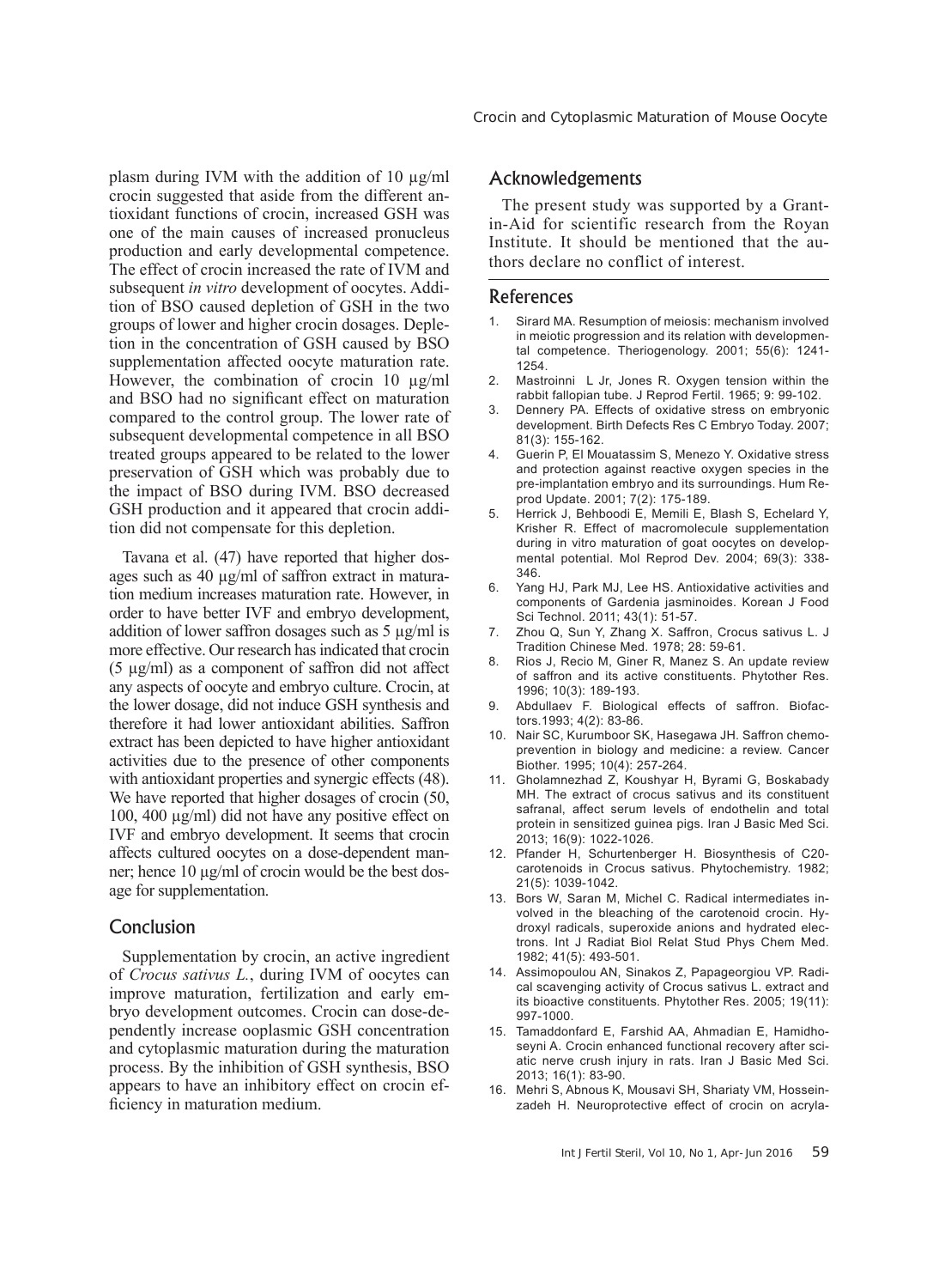mide-induced cytotoxicity in PC12 cells. Cell Mol Neurobiol. 2012; 32(2): 227-235.

- 17. Deslauriers AM, Afkhami-Goli A, Paul AM, Bhat RK, Acharjee S, Ellestad KK, et al. Neuroinflammation and endoplasmic reticulum stress are coregulated by crocin to prevent demyelination and neurodegeneration. J Immunol. 2011; 187(9): 4788-4799.
- 18. Imenshahidi M, Razavi BM, Faal A, Gholampoor A, Mousavi SM, Hosseinzadeh H. Effects of chronic crocin treatment on desoxycorticosterone acetate (doca)-salt hypertensive rats. Iran J Basic Med Sci. 2014; 17(1): 9-13.
- 19. Ochiai T, Ohno S, Soeda S, Tanaka H, Shoyama Y, Shimeno H. Crocin prevents the death of rat pheochromyctoma (PC-12) cells by its antioxidant effects stronger than those of α-tocopherol. Neurosci Lett. 2004; 362(1): 61-64.
- 20. Behbahanian A, Eimani H, Zeinali B, Rezazadeh Valojerdi M, Eftekhari Yazdi P, Shahverdi A, et al. In vitro maturation, fertilization and embryo culture of oocytes obtained from vitrified auto-transplanted mouse ovary. Int J Fertil Steril. 2013; 6(4): 278-285.
- 21. Viet Linh N, Dang-Nguyen TQ, Nguyen BX, Manabe N, Nagai T. Effects of cysteine during in vitro maturation of porcine oocytes under low oxygen tension on their subsequent in vitro fertilization and development. J Reprod Dev. 2009; 55(6): 594-598.
- 22. Golkar-Narenji A, Eimani H, Samadi F, Hasani S, Shahverdi AH, Eftekhari-Yazdi P, et al. Effect of Papaver rhoeas extract on in vitro maturation and developmental competence of immature mouse oocytes. Reprod Med Biol. 2010; 9(4): 211-215.
- 23. Song K, Lee E. Modification of maturation condition improves oocyte maturation and in vitro development of somatic cell nuclear transfer pig embryos. J Vet Sci. 2007; 8(1): 81-87.
- 24. Agarwal A, Said TM, Bedaiwy MA, Banerjee J, Alvarez JG. Oxidative stress in an assisted reproductive techniques setting. Fertil Steril. 2006; 86(3): 503-512.
- 25. Chen Y, Yang T, Huang J, Tian X, Zhao C, Cai L, et al. Comparative evaluation of the antioxidant capacity of crocetin and crocin in vivo. Chinese Pharmacological Bulletin. 2010; 26(2): 248-251.
- 26. El-Beshbishy HA, Hassan MH, Aly HA, Doghish AS, Alghaithy AA. Crocin "saffron" protects against beryllium chloride toxicity in rats through diminution of oxidative stress and enhancing gene expression of antioxidant enzymes. Ecotoxicol Environ Saf. 2012; 83: 47-54.
- 27. Bandegi AR, Rashidy-Pour A, Vafaei AA, Ghadrdoost B. Protective effects of Crocus sativus L. extract and Crocin against chronic-stress induced oxidative damage of brain, liver and kidneys in rats. Adv Pharm Bull. 2014; 4 Suppl 2: 493-499.
- 28. Han YN, Oh HK, Hwang KH, Lee MS. Antioxidant components of gardenia fruit. Saengyak Hakhoechi. 1994; 25(3): 226-232.
- 29. Pham TQ, Cormier Fo, Farnworth E, Tong VH, Van Calsteren MR. Antioxidant properties of crocin from Gardenia jasminoides Ellis and study of the reactions of crocin with linoleic acid and crocin with oxygen. J Agric Food Chem. 2000; 48(5): 1455-1461.
- 30. Hosseinzadeh H, Shamsaie F, Mehri S. Antioxidant activity of aqueous and ethanolic extracts of Crocus sativus L. stigma and its bioactive constituents, crocin and

safranal. Phcog Mag. 2009; 5(20): 419-424.

- 31. Chen Y, Zhang H, Li YX, Cai L, Huang J, Zhao C, et al. Crocin and geniposide profiles and radical scavenging activity of gardenia fruits (Gardenia jasminoides Ellis) from different cultivars and at the various stages of maturation. Fitoterapia. 2010; 81(4): 269-273.
- 32. Chen Y, Zhang H, Tian X, Zhao C, Cai L, Liu Y, et al. Antioxidant potential of crocins and ethanol extracts of Gardenia jasminoides ELLIS and Crocus sativus L.: a relationship investigation between antioxidant activity and crocin contents. Food Chem. 2008; 109(3): 484- 492.
- 33. Alavizadeh SH, Hosseinzadeh H. Bioactivity assessment and toxicity of crocin: a comprehensive review. Food Chem Toxicol. 2014; 64: 65-80.
- 34. Zarei Jaliani H, Riazi GH, Ghaffari SM, Karima O, Rahmani A. The effect of the Crocus sativus L. carotenoid, crocin, on the polymerization of microtubules, in vitro. Iran J Basic Med Sci. 2013; 16(1): 101-107.
- 35. Funahashi H, Cantley TC, Stumpf TT, Terlouw SL, Day BN. Use of low-salt culture medium for in vitro maturation of porcine oocytes is associated with elevated oocyte glutathione levels and enhanced male pronuclear formation after in vitro fertilization. Biol Reprod. 1994; 51(4): 633-639.
- 36. De Matos DG, Furnus CC, Moses DF. Glutathione synthesis during in vitro maturation of bovine oocytes: role of cumulus cells. Bio Reprod. 1997; 57(6): 1420-1425.
- 37. Balasubramanian S, Rho GJ. Effect of cysteamine supplementation of in vitro matured bovine oocytes on chilling sensitivity and development of embryos. Anim Reprod Sci. 2007; 98(3): 282-292.
- 38. Nasr-Esfahani MH, Johnson MH. Quantitative analysis of cellular glutathione in early preimplantation mouse embryos developing in vivo and in vitro. Hum Reprod. 1992; 7(9): 1281-1290.
- 39. Yoshida M, Ishigaki K, Nagai T, Chikyu M, Pursel VG. Glutathione concentration during maturation and after fertilization in pig oocytes: relevance to the ability of oocytes to form male pronucleus. Biol Reprod. 1993; 49(1): 89-94.
- 40. Cetica PD, Pintos LN, Dalvit GC, Beconi M. Antioxidant enzyme activity and oxidative stress in bovine oocyte in vitro maturation. IUBMB Life. 2001; 51(1): 57-64.
- 41. De Matos D, Furnus CC. The importance of having high glutathione (GSH) level after bovine in vitro maturation on embryo development effect of beta-mercaptoethanol, cysteine and cystine. Theriogenology. 2000; 53(3): 761-771.
- 42. Ochiai T, Shimeno H, Mishima K, Iwasaki K, Fujiwara M, Tanaka H, et al. Protective effects of carotenoids from saffron on neuronal injury in vitro and in vivo. Biochim Biophys Acta. 2007; 1770(4): 578-584.
- 43. Soeda S, Ochiai T, Paopong L, Tanaka H, Shoyama Y, Shimeno H. Crocin suppresses tumor necrosis factoralpha-induced cell death of neuronally differentiated PC-12 cells. Life Sci. 2001; 69(24): 2887-2898.
- 44. Soeda S, Ochiai T, Shimeno H, Saito H, Abe K, Tanaka H, et al. Pharmacological activities of crocin in saffron. J Nat Med. 2007; 61(2): 102-111.
- 45. Altinoz E, Oner Z, Elbe H, Cigremis Y, Turkoz Y. Protective effects of saffron (its active constituent, crocin) on nephropathy in streptozotocin-induced diabetic rats. Hum Exp Toxicol. 2014; 43(2): 127-134.